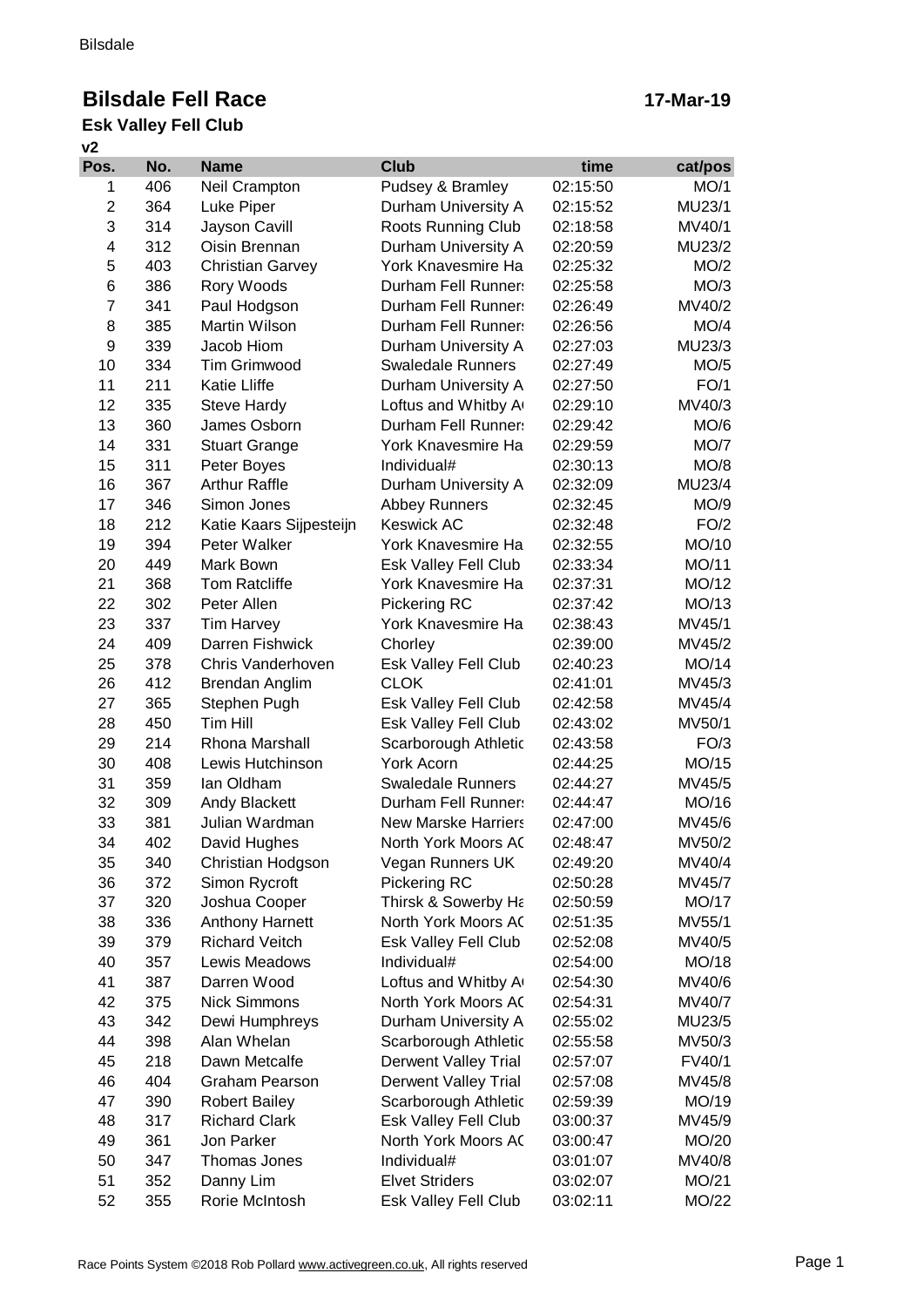#### Bilsdale

| 53       | 308        | Alastair Black                            | Durham Fell Runner:         | 03:02:12             | MO/23            |
|----------|------------|-------------------------------------------|-----------------------------|----------------------|------------------|
| 54       | 358        | <b>Tony Millard</b>                       | <b>Bluelagooners Triath</b> | 03:02:52             | MV45/10          |
| 55       | 202        | Nikola Carr                               | Scarborough Athletic        | 03:02:59             | FO/4             |
| 56       | 391        | Karl Edwards                              | Hartlepool Burn Roa         | 03:04:34             | MV60/1           |
| 57       | 389        | <b>Graham Palmer</b>                      | Loftus and Whitby A         | 03:04:48             | MV55/2           |
| 58       | 313        | <b>Nigel Briggs</b>                       | North York Moors AC         | 03:06:02             | MV55/3           |
| 59       | 400        | Andy Smith                                | York Knavesmire Ha          | 03:06:18             | MO/24            |
| 60       | 216        | Meghan McCarthy                           | Durham Fell Runner:         | 03:06:34             | FO/5             |
| 61       | 333        | <b>Phil Green</b>                         | Northumberland Fell         | 03:07:02             | MV50/4           |
| 62       | 371        | <b>William Roberts</b>                    | Individual#                 | 03:07:07             | MO/25            |
| 63       | 324        | <b>Mathew Driscoll</b>                    | Individual#                 | 03:07:08             | MV45/11          |
| 64       | 325        | <b>Barry Edwards</b>                      | Individual#                 | 03:08:24             | MV60/2           |
| 65       | 215        | Nina Mason                                | <b>Elvet Striders</b>       | 03:08:41             | FV45/1           |
| 66       | 377        | <b>Robert Thirkell</b>                    | Individual#                 | 03:09:21             | MV55/4           |
| 67       | 205        | <b>Caroline Glover</b>                    | <b>Wharfedale Harriers</b>  | 03:10:03             | FV55/1           |
| 68       | 322        | <b>Marc Davies</b>                        | Thirsk & Sowerby Ha         | 03:10:04             | MV55/5           |
| 69       | 332        | Russ Grayson                              | Pickering RC                | 03:11:07             | MV45/12          |
| 70       | 388        | Oli Read                                  | York Knavesmire Ha          | 03:11:37             | MO/26            |
| 71       | 348        | Michael Keavney                           | <b>Swaledale Runners</b>    | 03:13:43             | MV50/5           |
| 72       | 399        | <b>Mick Clarke</b>                        | Loftus and Whitby A         | 03:14:45             | MV55/6           |
| 73       | 213        | Roslyn Kelsey                             | Durham Fell Runner:         | 03:14:53             | FO/6             |
| 74       | 208        | Sue Haslam                                | Scarborough Athletic        | 03:15:21             | FV65/1           |
| 75       | 305        | Ross Bell                                 | Swaledale Outdoor (         | 03:15:33             | MO/27            |
| 76       | 395        | Stephen Libby                             | Hatric                      | 03:17:42             | MV55/7           |
| 77       | 362        | <b>Robin Parsons</b>                      | <b>Elvet Striders</b>       | 03:18:47             | MV40/9           |
| 78       | 315        | Andrew Chapman Gibbs                      | York Knavesmire Ha          | 03:19:50             | MV45/13          |
| 79       | 206        | Caroline Graham                           | <b>Swaledale Runners</b>    | 03:22:10             | FV40/2           |
| 80       | 223        | Diane Jobson                              | North York Moors AC         | 03:22:59             | FV45/2           |
| 81       | 301        | David Ahearn                              | Individual#                 | 03:23:46             | MO/28            |
| 82       | 210        | <b>Tracy Hunter</b>                       | <b>Swaledale Runners</b>    | 03:24:04             | FV45/3           |
| 83       | 330        | <b>Michael Garratt</b>                    | Esk Valley Fell Club        | 03:25:06             | MV65/1           |
| 84       | 327        | <b>Mark Estienne</b>                      | <b>York Acorn</b>           | 03:25:39             | MV45/14          |
| 85       | 323        | Michael Dixon                             | <b>Pudsey Pacers</b>        | 03:28:23             | MV40/10          |
| 86       | 207        | Jane Hamp                                 | Scarborough Athletic        | 03:29:17             | FV60/1           |
| 87       | 310        | Mark Botham                               | Durham Fell Runner:         | 03:30:37             | MV45/15          |
| 88       | 411        | Angus McNiff                              | Individual#                 | 03:31:23             | MO/29            |
| 89       | 353        | <b>Richard Lindsay</b>                    | Esk Valley Fell Club        | 03:32:24             | MV45/16          |
| 90       | 384        | Paul Wilkin                               | Middlesbrough And (         | 03:32:26             | MV45/17          |
| 91       | 393        |                                           | <b>Pudsey Pacers</b>        | 03:32:32             | MV50/6           |
| 92       | 222        | Anthony Mawson<br><b>Dveirel Kovalsky</b> | <b>Pudsey Pacers</b>        | 03:32:36             | FV40/3           |
| 93       | 326        | <b>Mark Edwards</b>                       | North York Moors AC         | 03:35:15             | MV60/3           |
| 94       | 219        | <b>Claire Stewart</b>                     | <b>Swaledale Runners</b>    |                      | FV55/2           |
| 95       | 204        |                                           | York Knavesmire Ha          | 03:36:39<br>03:36:47 | FV45/4           |
|          |            | Petra Chapman Gibbs<br>Jon Punshon        | Northumberland Fell         |                      |                  |
| 96<br>97 | 366<br>351 | Mark Latham                               | Northumberland Fell         | 03:37:45             | MV60/4<br>MV55/8 |
|          | 220        | <b>Denise Tunstall</b>                    | Durham Fell Runner:         | 03:38:07             |                  |
| 98       |            |                                           |                             | 03:39:41             | FV55/3           |
| 99       | 338        | Nigel Heppell                             | <b>Elvet Striders</b>       | 03:40:21             | MV60/5           |
| 100      | 221        | Carmen Elphick                            | Individual#                 | 03:40:23             | FV40/4           |
| 101      | 392        | Simon Caldwell                            | <b>FRA</b>                  | 03:40:52             | MV55/9           |
| 102      | 201        | Egg Cameron                               | GoodGym Race Tea            | 03:49:30             | <b>FO/7</b>      |
| 103      | 224        | <b>Helen Spring</b>                       | York Acorn                  | 03:53:39             | FO/8             |
| 104      | 316        | <b>Andrew Charles</b>                     | Durham Fell Runner:         | 03:54:36             | MV65/2           |
| 105      | 396        | Michael Hetherington                      | Pickering RC                | 03:58:29             | MV70/1           |
| 106      | 397        | Keita Hirabayashi                         | Individual#                 | 04:04:50             | MO/30            |
| 107      | 374        | Dan Simmons                               | Harrogate Harriers &        | 04:20:45             | MV55/10          |
| (End)    |            |                                           |                             |                      |                  |